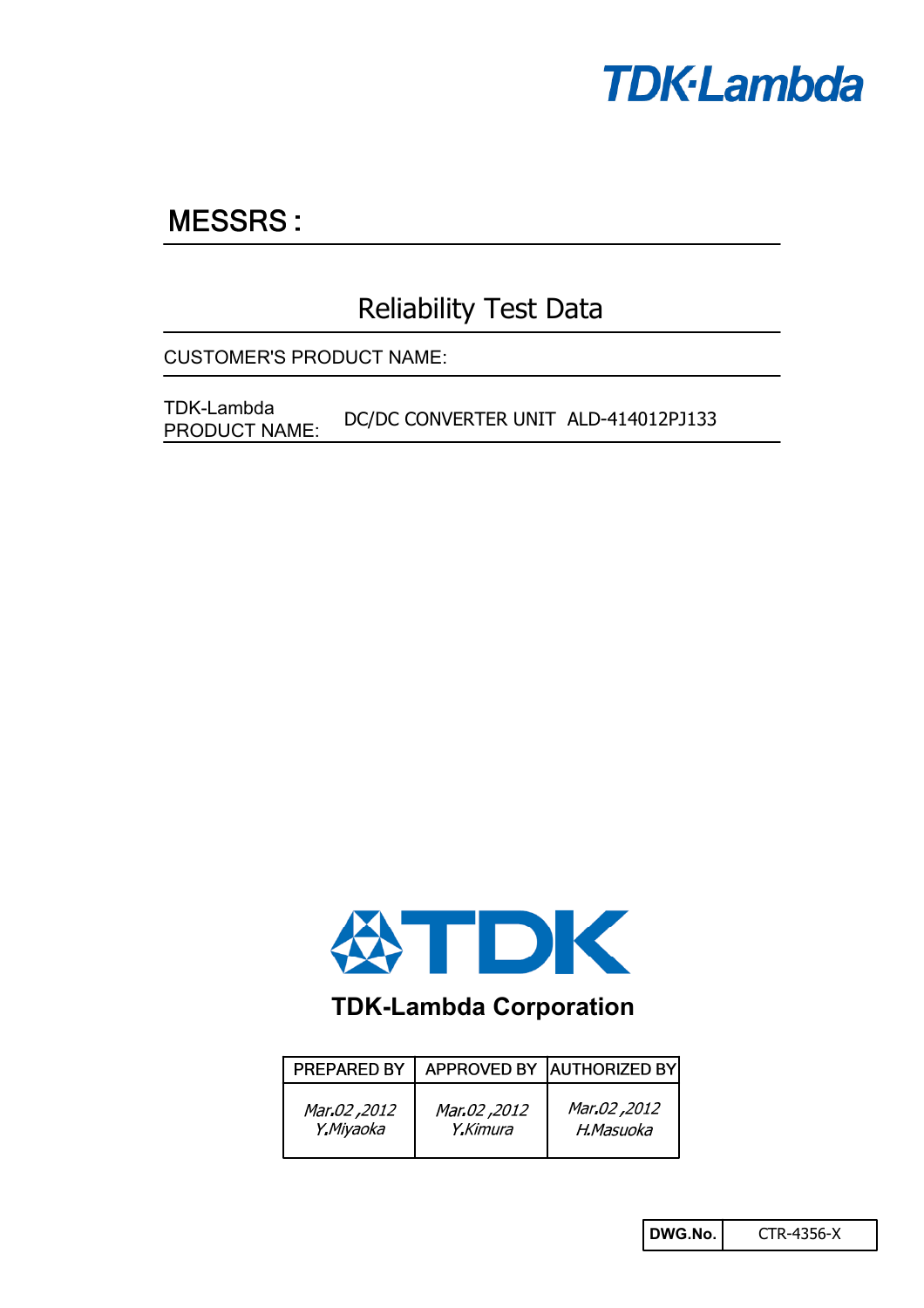| [1] Test Sample<br>ALD-414012PJ133 3pcs. for each                                                                                                                                                                                         |
|-------------------------------------------------------------------------------------------------------------------------------------------------------------------------------------------------------------------------------------------|
| [2] Test Condition<br>Input Voltage<br>Vin : 12.0 [V]<br>Dimming Conditions Vbr : 0.0 [V] Max. Brightness<br>ADIM: 0.0 [V] Max. Brightness<br>$RL$ : 240 $[Ω]$<br>Load                                                                    |
| [3] Result<br>The test result is shown on the next page. There was no problem.<br>The measurement condition and Instrument depends on the following.                                                                                      |
| <b>Measurement Condition</b><br>Input Voltage Vin : 12.0 [V]<br>Dimming Conditions Vbr : 0.0 [V] Max. Brightness<br>ADIM: 0.0 [V]<br>Max. Brightness<br>Load<br>RL : 240 $\Omega$<br>Ta : 25<br>$\lceil{^{\circ}C}\rceil$<br>Ambient temp |
| Measuring Instrument<br>Power supply<br>: PAR160A (KIKUSUI) or equivalent<br>Inpur DC current meter : R6841 (ADVANTEST) or equivalent<br>Output DC current meter: 187 (FLUKE) or equivalent                                               |

Frequency counter : 187 (FLUKE) or equivalent

#### [4] Test Item

| Item                                                | Condition                                                                                                                                                     | Judgement Standard                                 |
|-----------------------------------------------------|---------------------------------------------------------------------------------------------------------------------------------------------------------------|----------------------------------------------------|
| High Temperature<br><b>Continuous Operation</b>     | 85°C, 500hrs.                                                                                                                                                 | Electrical and apperance<br>should be in the spec. |
| Heat Shock                                          | $-40^{\circ}$ C <-> 85°C 30min./each<br>100cycles                                                                                                             |                                                    |
| <b>Humidity Environment</b><br>Off and on Operation | $60^{\circ}$ C 90%R.H.<br>On 1hr / Off 3hrs. 500 cycles.                                                                                                      |                                                    |
| Vibration                                           | $5 \sim 10$ Hz Amplitude 10mm<br>10~200Hz Accerarated Verocity 21.6m/s <sup>2</sup> (2.2G)<br>Log Sweep: 10min.<br>X, Y, Z direction 60 min/each total 3 hrs. |                                                    |
| Shock                                               | $588m/s2$ (60G) 11ms Half-sine wave<br>once each axis X, Y, Z, -X, -Y, -Z<br>total 6times                                                                     |                                                    |

|                                                                                                                   | <b>MATERIAL</b><br><b>REMARK</b><br>QU<br><b>MATERIALS NAME</b><br>No. |  |             |            |             |  |  |
|-------------------------------------------------------------------------------------------------------------------|------------------------------------------------------------------------|--|-------------|------------|-------------|--|--|
|                                                                                                                   | PRODUCT NAME or MODEL, TITLE                                           |  |             |            |             |  |  |
|                                                                                                                   | DC/DC CONVERTER UNIT ALD-414012PJ133                                   |  |             |            |             |  |  |
|                                                                                                                   | NAME OF DRAWING                                                        |  | DRAWING No. |            | <b>PAGE</b> |  |  |
| <b>TDK-Lambda</b>                                                                                                 | Reliability Test Data                                                  |  |             | CTR-4356-X |             |  |  |
| is The amendment of the contract of the second contract of the contract of the second second second second second |                                                                        |  |             |            |             |  |  |

<The drawings may be changed without any notice.>